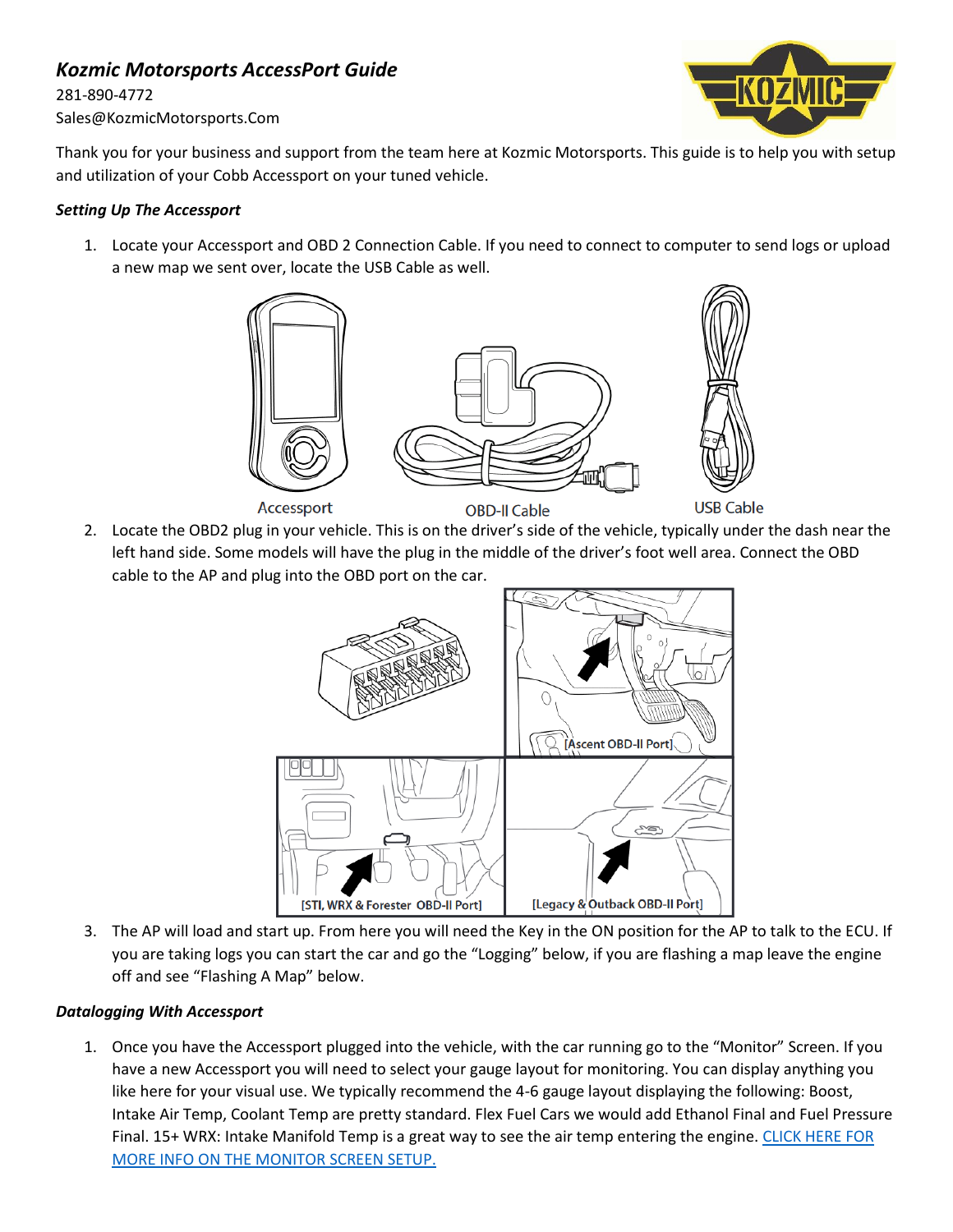

2. Next, scroll up once on the monitor Tab to setup datalogging parameters. Here you will need to click each item we want to see in a log to send to us. Please contact us for the datalogging list for your specific application. You only need to set this list one time unless we request you to add additional channels to the log.

| Configure Datalogging |  |
|-----------------------|--|
|                       |  |
| A/F Correction 1      |  |
| A/F Correction 3      |  |
| A/F Learning 1        |  |
| A/F Learning 1 A      |  |
| A/F Learning 1 B      |  |
| A/F Learning 1 C      |  |
| A/F Learning 1 D      |  |
| A/F Learning 3        |  |
| A/F Sens 1 Curr.      |  |
| A/F Sens 1 Ratio      |  |
|                       |  |

3. Now you are ready to take logs. With the AP on the monitor screen you will see live data displaying once the engine is running. When you are ready to log, simply click the middle large select button and you will see the blue lights rolling on the screen showing its logging. Make sure to only start and stop a log during the requested times (during an issue or a pull, etc) as the logs can get very long and take a lot of time to sift through to find the actual time period we want to see in the log. Once you have the logs, see below to download on the computer to send to Kozmic Staff.



# *Flashing Maps With Accessport*

1. Once the Accessport is plugged into the car, cycle the key to the ON position but DO NOT START THE CAR. Once the AP is on the main menu, scroll down to "Tune" and select it.



2. Select CHANGE MAP. You will now have a list of tune files available to flash on the AP. Select the new tune file and follow the on-screen instructions to flash the selected file on the car. Make sure the head lights, Air Conditioning, Radio wixare all OFF as some of these flashes can take a bit of time and we do not want to drop